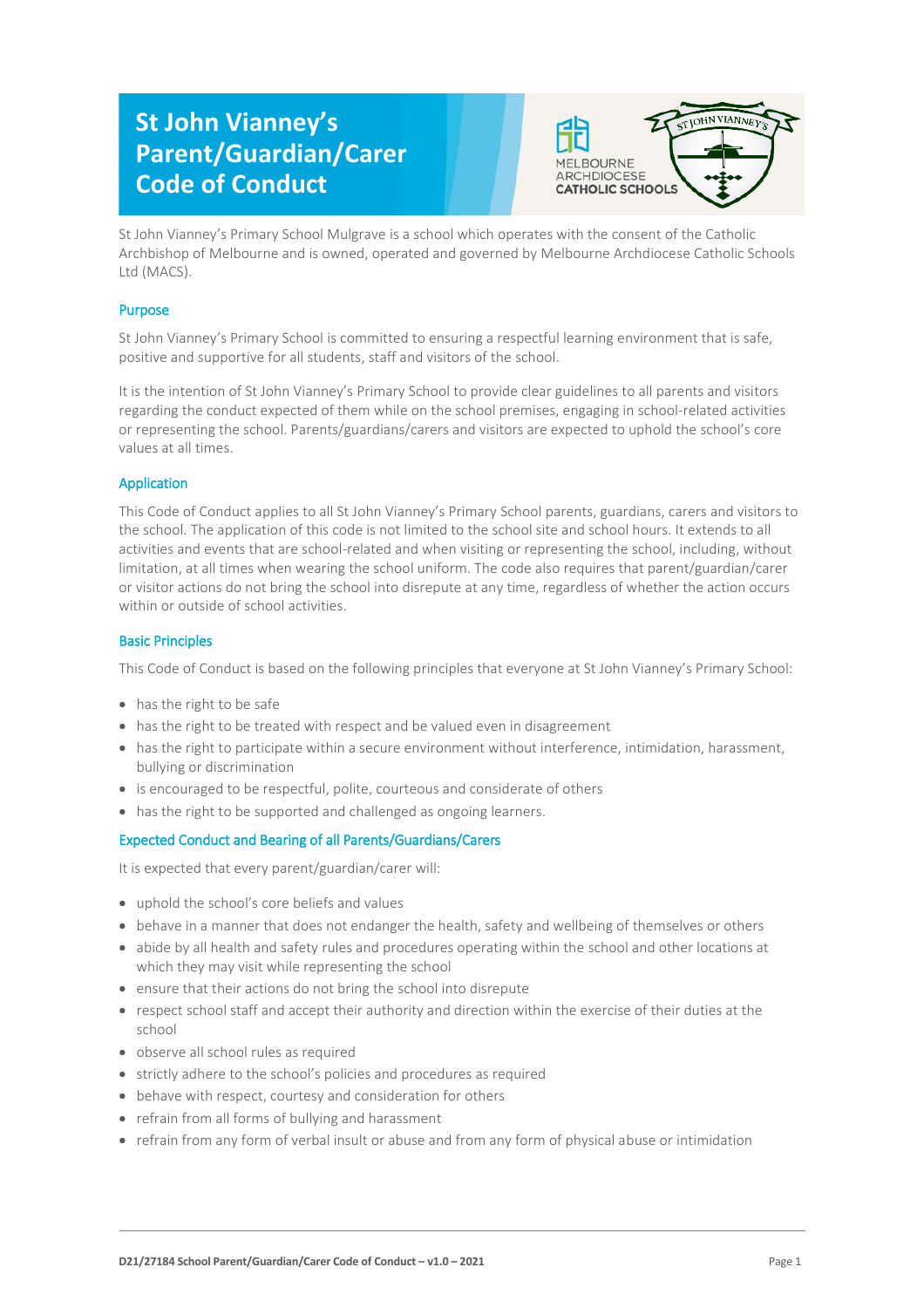- refrain from activities, conduct or communication that would reasonably be seen to undermine the reputation of the school, employees or students of the school, including activities on social media
- respect school property and the property of staff, contractors, volunteers and other students
- not be intoxicated by alcohol or under the influence of illicit drugs or other substances harmful to health while visiting the school site, attending school functions or engaging in school-based activities
- respect school staff and accept their authority and direction within the exercise of their duties at the school
- use the school's Complaints Handling Policy to seek resolution for any problems that arise, and accept the school's procedures for handling matters of complaint.

#### Unacceptable Conduct

Unacceptable conduct includes, but is not limited to:

- touching, handling, pushing or otherwise physically or sexually engaging with students, children or others in a manner which is not appropriate and may endanger the health, safety and wellbeing of that person
- any form of physical or verbal violence including fighting, assault or threats of violence
- approaching a child that is not your own with a view to disciplining that child for their behaviour. Such matters are only to be dealt with by school staff
- approaching other school parents to resolve issues arising between students at school. Such matters should be referred to school staff
- any form of cyber bullying or cyber abuse that is directed towards the school, staff members, students or parents or any member connected to the school
- any form of threatening language, gestures or conduct
- language or conduct which is threatening or likely to offend, harass, bully or unfairly discriminate against any student, employee, contractor, volunteer or other
- corresponding or communicating with school staff in a manner which is unreasonable (including for example, via email or app's) in terms of the frequency or volume of communications, or the nature or tone of such communications
- theft, fraud or misuse of school resources
- the use of inappropriate or profane words or gestures and images
- visiting school, attending social, sporting or other functions while intoxicated by alcohol or under the influence of illicit drugs or other substances harmful to health
- smoking on the school premises or within the immediate environs of the school
- claiming to represent the school in any matter without explicit permission from the school principal to do so.